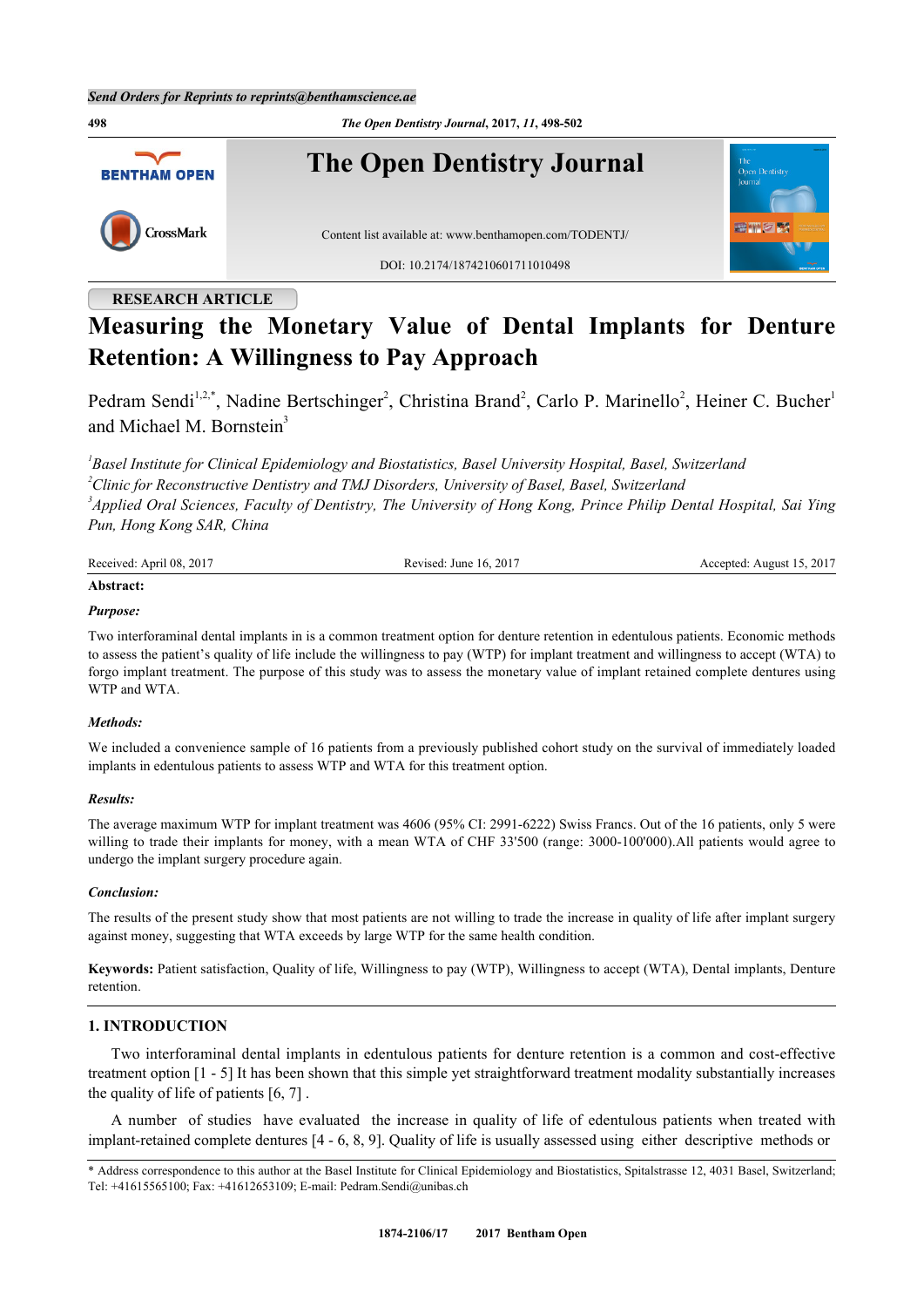methods that include health valuation [[10\]](#page-4-6). Economic methods to estimate the monetary value of an intervention include willingness to pay (WTP) and the willingness to accept (WTA) approach [[10](#page-4-6) - [13](#page-4-7)].

Esfandiari *et al*. (2009) have evaluated the preferences of patients for implant overdentures in a Canadian setting using the WTP and WTA approach from the societal perspective [[14\]](#page-4-8). However, costs and patient preferences for health states may vary in different settings and countries. Therefore, patient preferences for implant-retained overdentures in the edentulous lower jaw from a Swiss perspective using WTP and WTA were assessed. In addition, we adopted a patient's perspective that is more in line with the payment policy for dental care in Switzerland as dental care is usually not covered by the compulsory health insurance system.

#### **2. MATERIALS AND METHODS**

Patients were recruited from a previously published prospective cohort study including 20 edentulous patients who received 2 interforaminal dental implants in the lower jaw between December 2005 and July 2007 [\[1\]](#page-3-0). The inclusion and exclusion criteria were described in detail previously [\[1](#page-3-0)]. Out of the initial 20 patients, 16 could be enrolled in our study in 2013, 4 patients had either died or suffered from dementia and were unable to answer any questions in a meaningful way. We did not perform a sample size calculation as this would have entailed a randomized controlled trial controlling for all potential confounders.

Patients were sent letters to inform them about the planned study and then contacted by phone calls and asked whether they would be willing to participate. A consecutive phone interview of about 20 minutes duration was then conducted using a structured questionnaire. All questions were asked by the same trained interviewer. Since patient satisfaction in the original cohort study was assessed before and after implant placement using a visual analogue scale, the present study was also used to evaluate any change in valuation over time. The study was approved by the ethical committee for evaluating student studies at the University of Basel.

In the clinical cohort study assessing the survival of immediately loaded dental implants, patients had to pay a fixed amount of 1500 Swiss Francs (CHF) which corresponds to approximately a 50% discount of the real implant costs. The WTP/WTA exercise in the present study, however, was also designed to include the real costs of the treatment.

#### **2.1. Questionnaire**

In the first question, during follow-up (median time 5 years after implementation), patients were asked to rate the satisfaction with the current implant retained denture on an analogue scale between 0 (not satisfactory at all) and 10 (very satisfactory). In the second question patients were asked to rate *ex-post* the satisfaction with the complete denture before implant placement on a scale between 0 (not satisfactory at all) and 10 (very satisfactory). After answering question 2, patients were confronted with the value that they provided before implant placement and given the opportunity to correct that value. In the third question, patients were asked to rate *ex-post* the satisfaction with the complete denture 6 and 24 months after implant placement on a scale between 0 (not satisfactory at all) and 10 (very satisfactory). After answering question 3, patients were confronted again with the value that they actually provided 6 months or 24 months after implant placement, respectively, and given the opportunity to correct that value.

In the fourth question patients were asked whether they would be willing to undergo the implant placement procedure again. In the fifth question, patients were asked whether they would be willing to pay the reduced amount of CHF 1500 again to undergo the implant placement procedure to retain the prosthesis. If patients agreed, they were then asked in the sixth question whether they would also be willing to pay the full amount of CHF 3000 to undergo the implant placement procedure. If patients agreed to pay CHF 3000 to cover the implant placement procedure, the costs were increased in increments of 100 in question 7 until the maximum willingness to pay was achieved. If patients did not agree to pay CHF 3000, costs were reduced in increments of 100 until the maximum willingness to pay was achieved.

In the last question, patients were confronted with the hypothetical situation that they could be changed back in the same situation before implants were placed. They were then asked how much money they would need to be paid to accept that previous situation with a complete lower denture without implants.

#### **2.2. Statistical Analysis**

The data were first analyzed descriptively. Inter-group differences in VAS were compared using the non-parametric Wilcoxon signed-rank test. A *p*-value of 0.05 or less was considered as statistically significant. All analyses were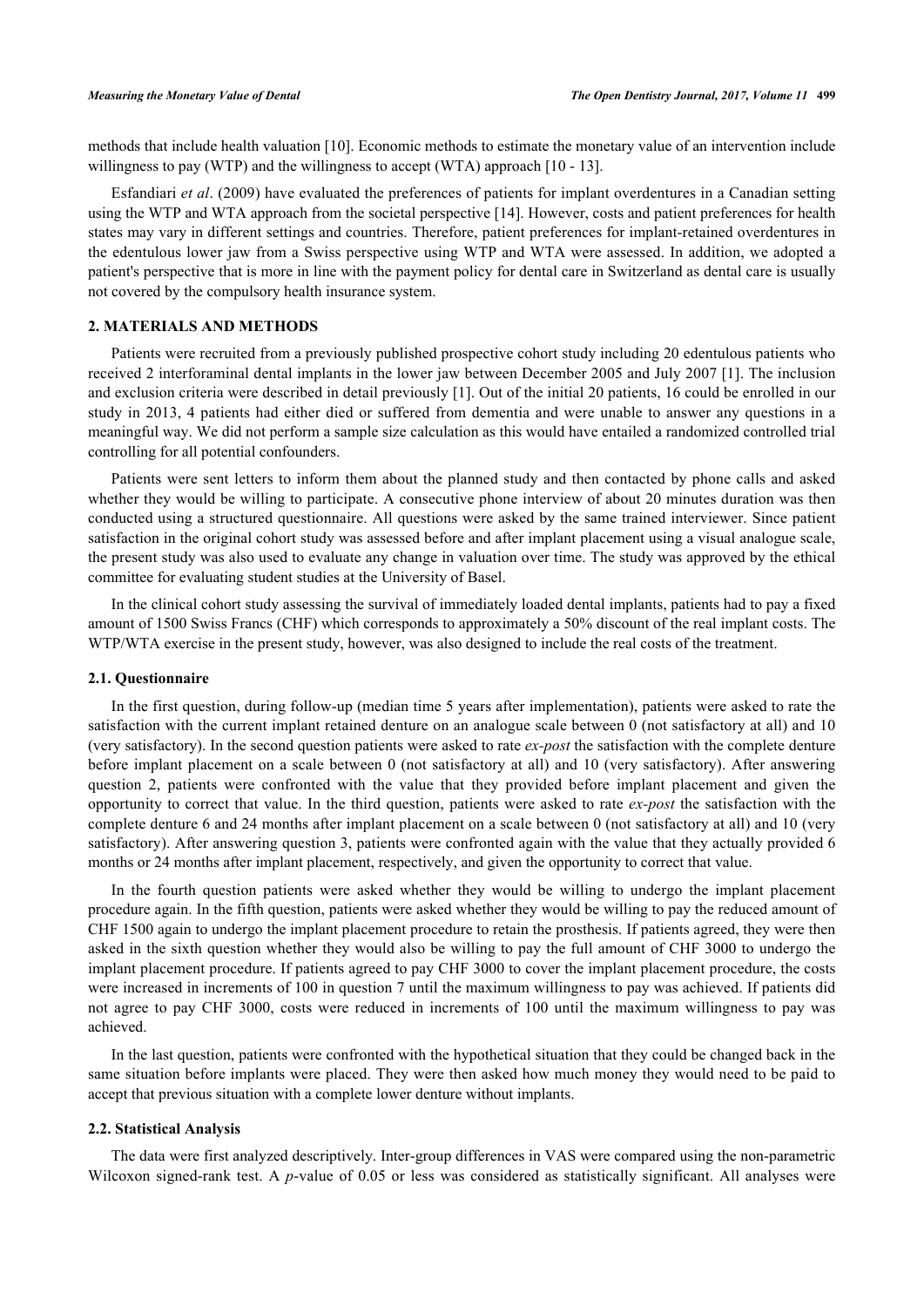conducted using Stata Version 11.2 (Stata Corp., College Station, Texas, USA).

#### **3. RESULTS**

Out of the 16 patients enrolled in our study, 50% were male / female, respectively. The average age was 73.5 years with a range between 58 and 87 years.

Five years after implant placement, the satisfaction score on a VAS (between 0 and 10) ranged from 8 to 10, with a mean of 9.25. After implant placement, patients rated their satisfaction with the previous unretained complete denture significantly lower (3.25 *vs* 5.43, *p*=0.0365, see Table **[1](#page-2-0)**). The satisfaction score remained high 24 months after implant placement, even when given the opportunity to correct that value (Table **[1](#page-2-0)**).

<span id="page-2-0"></span>**Table 1. Patient satisfaction with implant treatment on a Visual Analogue Scale (VAS) over 24 months (n=16).**

| Patient satisfaction (0-10)                                                                                              | <b>VAS</b><br>(mean) | <b>VAS</b><br>$(95\% \text{ CI})$        | <i>p</i> -value<br>$1 \text{ vs } 2$ | <i>p</i> -value<br>$1 \text{ vs } 3$ |
|--------------------------------------------------------------------------------------------------------------------------|----------------------|------------------------------------------|--------------------------------------|--------------------------------------|
| 1) Before implant placement $(n=16)$<br>2) $Ex\text{-}post$ value (after 5 years)<br>3) Ex-post value corrected          | 5.43<br>3.25<br>3.62 | 3.44-7.43<br>1.80-4.69<br>$2.10 - 5.14$  | 0.0365                               | 0.070                                |
| 1) 6 months after implant placement $(n=15)$<br>2) $Ex\text{-}post$ value (after 5 years)<br>3) Ex-post value corrected  |                      | 8.95-10.38<br>$6.83 - 9.16$<br>7.38-9.55 | 0.0167                               | 0.0346                               |
| 1) 24 months after implant placement $(n=16)$<br>2) $Ex\text{-}post$ value (after 5 years)<br>3) Ex-post value corrected |                      | 9.26-10.11<br>8.02-9.59<br>8.65-9.84     | 0.0842                               | 0.3216                               |

All patients would undergo the implant placement procedure again and all patients would agree again to pay the reduced fee of 1500 Swiss Francs that reflects a 50% discount rate. Out of the 14 patients, only 2 were not willing to pay the full amount of CHF 3000 that would have covered the actual costs. Out of the 16 patients, 15 were able to answer the WTP question (Table **[2](#page-2-1)**). The average maximum WTP for implant placement was 4606 (95% CI: 2991-6222) Swiss Francs, with a range between CHF 1500 and 12'500. Out of the 16 patients, only 5 patients were willing to trade their implants against money in the WTA question, 11 patients were not willing to trade their implants against money at all (Table **[2](#page-2-1)**).

<span id="page-2-1"></span>**Table 2. Willingness to pay (WTP) and willingness to accept (WTA) in Swiss Francs for two interforaminal implants in 16 edentulous patients.**

| Patient        | <b>WTP</b><br>(CHF)      | <b>WTA</b><br>(CHF) |
|----------------|--------------------------|---------------------|
|                |                          |                     |
| 1              | 1500                     | $\infty$            |
| $\overline{c}$ | 1700                     | 3000                |
| 3              | 3000                     | $\infty$            |
| $\overline{4}$ | 3000                     | $\infty$            |
| 5              | 3400                     | 4500                |
| 6              | 3500                     | $\infty$            |
| 7              | 4000                     | $\infty$            |
| 8              | 4000                     | $\infty$            |
| 9              | 4000                     | 30000               |
| 10             | 4000                     | $\infty$            |
| 11             | 4500                     | $\infty$            |
| 12             | 5000                     | $\infty$            |
| 13             | 5000                     | 30000               |
| 14             | 10000                    | $100000\,$          |
| 15             | 12500                    | $\infty$            |
| 16             | $\overline{\phantom{a}}$ | $\infty$            |

#### **4. DISCUSSION**

In the present study it was shown that patient satisfaction after implant placement for lower denture retention in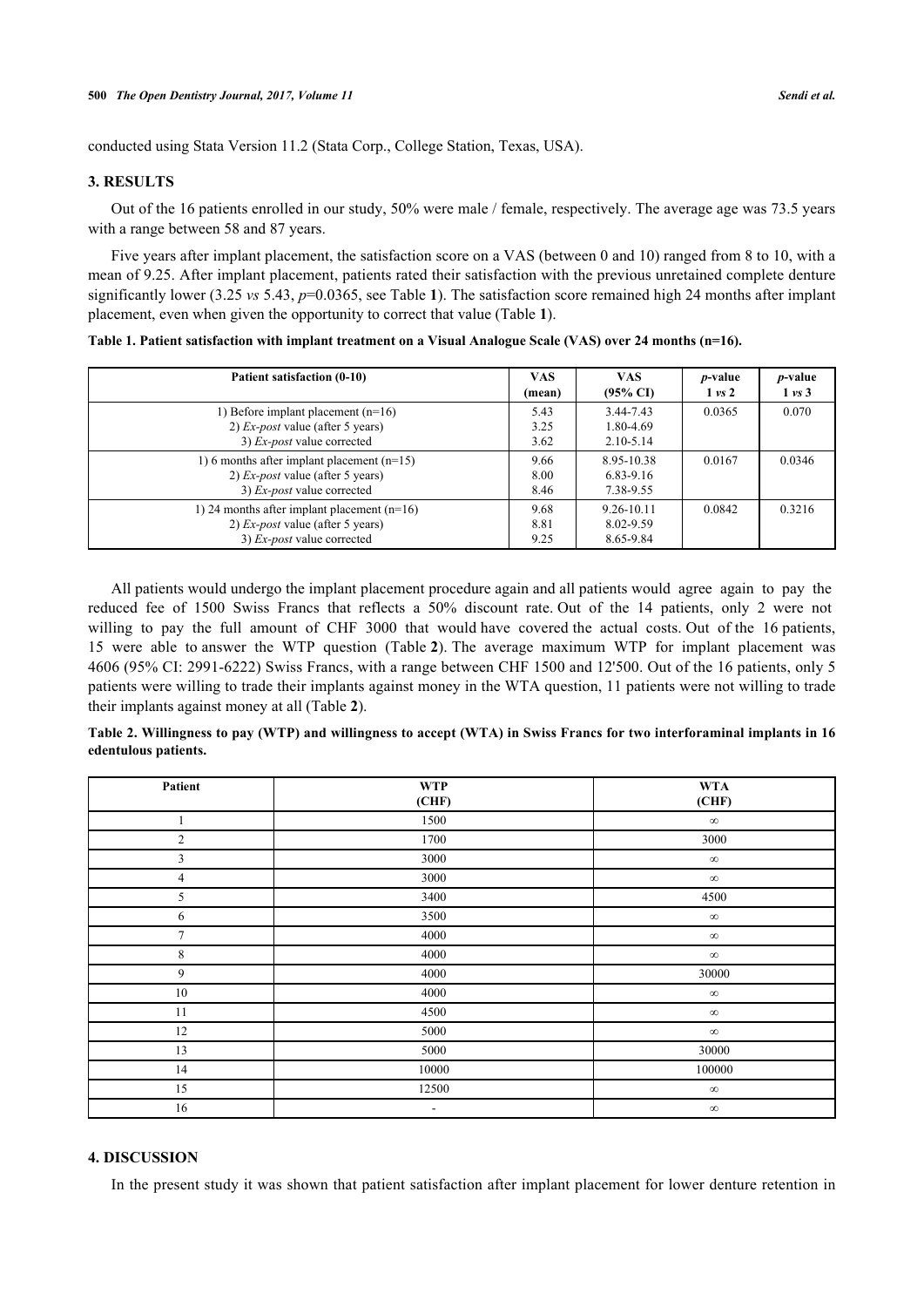edentulous patients remains consistently high even after 5 years. Furthermore, the study shows that most patients are willing to pay more for implant treatment that the actual costs of the interventon. Finally, it was documented that most patients who received implant-retained are not willing to forgo the increase in quality of life even for high amounts of money.

Although there are a number of studies in the dental literature that document a substantial increase in quality of life after implant treatment to retain a lower denture, there is a paucity of data that use WTP and WTA methods to value dental interventions [\[7](#page-4-2), [14\]](#page-4-8) . In a similar study, Esfandiari and co-workers (2009) showed that 70% of the patients were willing to pay three times more than the actual costs to retain a complete lower denture with implants [[14](#page-4-8)]. Our results are furthermore also in line with those from Esfandiari *et al*. (2009) who showed that the majority of patients (92%) wearing implant overdentures in the lower jaw were not willing to go back to their original state at any price [[14](#page-4-8)]. Of note, all patients who were included in our study would undergo the implant surgery again, indicating that the benefit of implant retained overdentures outweighs the disutility associated with the surgical intervention.

It has been argued in the medical and economic literature, that WTP and WTA yield similar results, with WTA values usually being somewhat higher than WTP values [[15\]](#page-4-9) . The large difference between WTP and WTA values in our study, however, with WTA values reaching infinity in the majority of patients (*i.e*. patients not willing to trade implants for money), indicates that ability to pay may substantially influence the patient's willingness to pay for an intervention. Our results are also in line with widespread opinion that health is regarded as the highest good of mankind  $[16]$  $[16]$ .

This study has several limitations. First, we used a small convenience sample of 16 patients who received implant treatment to retain a mandibular complete denture. Therefore, the sample size is inadequate for more extensive inferential analyses. However, the descriptive results of the WTP/WTA exercise clearly document the benefit of implant retained overdentures and their impact on quality of life. Second, we conducted the study from the patient's perspective. This perspective may not be adequate for decisions at the societal level. However, since in Switzerland dental treatments are completely paid with out-of-pocket money, the results are consistent with the payment policy in Switzerland. Third, we included patients in our study who only had to pay 50% of the actual price in the original study, suggesting a lower socioeconomic status in most patients. Our results are therefore only transferable to a similar patient population.

#### **CONCLUSION**

In conclusion, within the limitations of this study, the results suggest that in edentulous patients, the increase in quality of life by implant retained overdentures as compared to conventional dentures is substantial that patients are not willing to forgo at any price.

### **ETHICS APPROVAL AND CONSENT TO PARTICIPATE**

Not applicable.

#### **HUMAN AND ANIMAL RIGHTS**

No Animals/Humans were used for studies that are base of this research.

#### **CONSENT FOR PUBLICATION**

Not applicable.

#### **CONFLICT OF INTEREST**

The authors declare no conflict of interest, financial or otherwise.

#### **ACKNOWLEDGEMENTS**

The authors have no conflict of interest. There was no extramural funding for this study. This research has completely been funded by institutional sources.

#### **REFERENCES**

<span id="page-3-0"></span>[1] Büttel AE, Gratwohl DA, Sendi P, Marinello CP. Immediate loading of two unsplinted mandibular implants in edentulous patients with an implant-retained overdenture: An observational study over two years. Schweiz Monatsschr Zahnmed 2012; 122(5): 392-7.